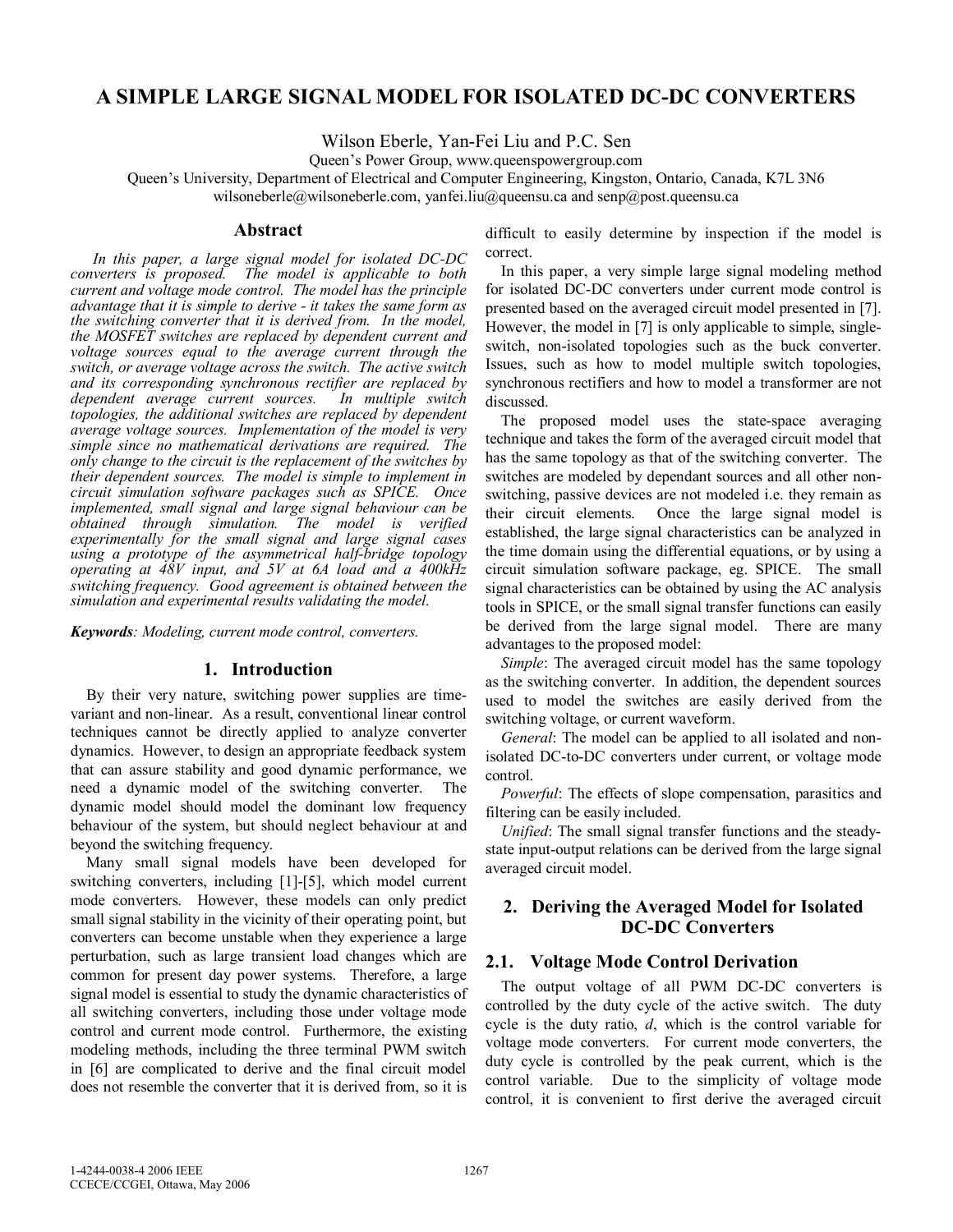model for isolated DC-DC converters under voltage mode control.

Utilizing the state space averaging method [8] and basic circuit theory, for every set of state space differential equations, a circuit topology can be found that has the same state space differential equations. This argument provides another possibility to express the averaged model as the averaged circuit model in which every circuit variable is the averaged value of the corresponding instantaneous variable.

The AHB, Fig. 1(a), is used to illustrate this concept. The waveforms to be averaged for the four AHB switches are given in Fig. 1(b). The following assumptions have been made: 1) all ripple components can be neglected, 2) the MOSFETS are ideal with no conduction voltage drops, no switching loss and no switching time, and 3) there is no dead-time between MOSFET on-off state transitions.

It is proposed that all switches that conduct during  $T_{ON}(Q)$ and *Q3*) are modeled by controlled current sources equal to the average current through the switch during one switching period and all switches that conduct during  $T_{OFF}$  ( $Q_2$  and  $Q_4$ ) are modeled by controlled voltage sources equal to the average voltage across the switch during one switching period. Therefore, the averaged circuit model is obtained as shown in Fig. 1(c). Care should be taken when deriving the averaged sources. The averaged sources should be derived from waveforms which have not already been averaged. This is evident in the example above where  $i_{QI}$  and  $v_{Q3}$  must be derived from their reflected original source waveforms e.g.  $i_F$ and  $i_M$  for  $i_{O1}$  and  $v_{IN}$  and  $v_{CB}$  for  $v_{O3}$ .

## **2.2. Current Mode Control Derivation**

Current mode control is widely used because of its advantages over voltage mode control, such as fast response, improved damping and over current protection. Unfortunately, because there are two feedback loops, the analysis of the dynamic characteristics of current mode converters is difficult. Fortunately, the current loop can be modeled using the approach presented below.

Fig. 2 gives the detailed relationship between the control signal,  $i_c$  and the  $Q_l$  switch current,  $i_{Q_l}(t)$ , which is used to derive the duty ratio. In Fig.  $1(a)$ ,  $i_{Q1}(t)$  denotes the instantaneous switch current and *iQ1* denotes the state-space averaged switch current during the interval *dTs*. An optional artificial stabilizing ramp has been included with slope *Ma*. The state-spaced averaged switch current passes through the midpoint of the actual switch current, so  $i_{01}$  is derived from the geometry (1).

$$
i_{Q1} = i_C - 0.5m_1 dT_s - dM_a T_s \tag{1}
$$



Fig. 1 Derivation of the averaged circuit model for the AHB (a) AHB, (b) AHB switching waveforms, (c) AHB averaged circuit model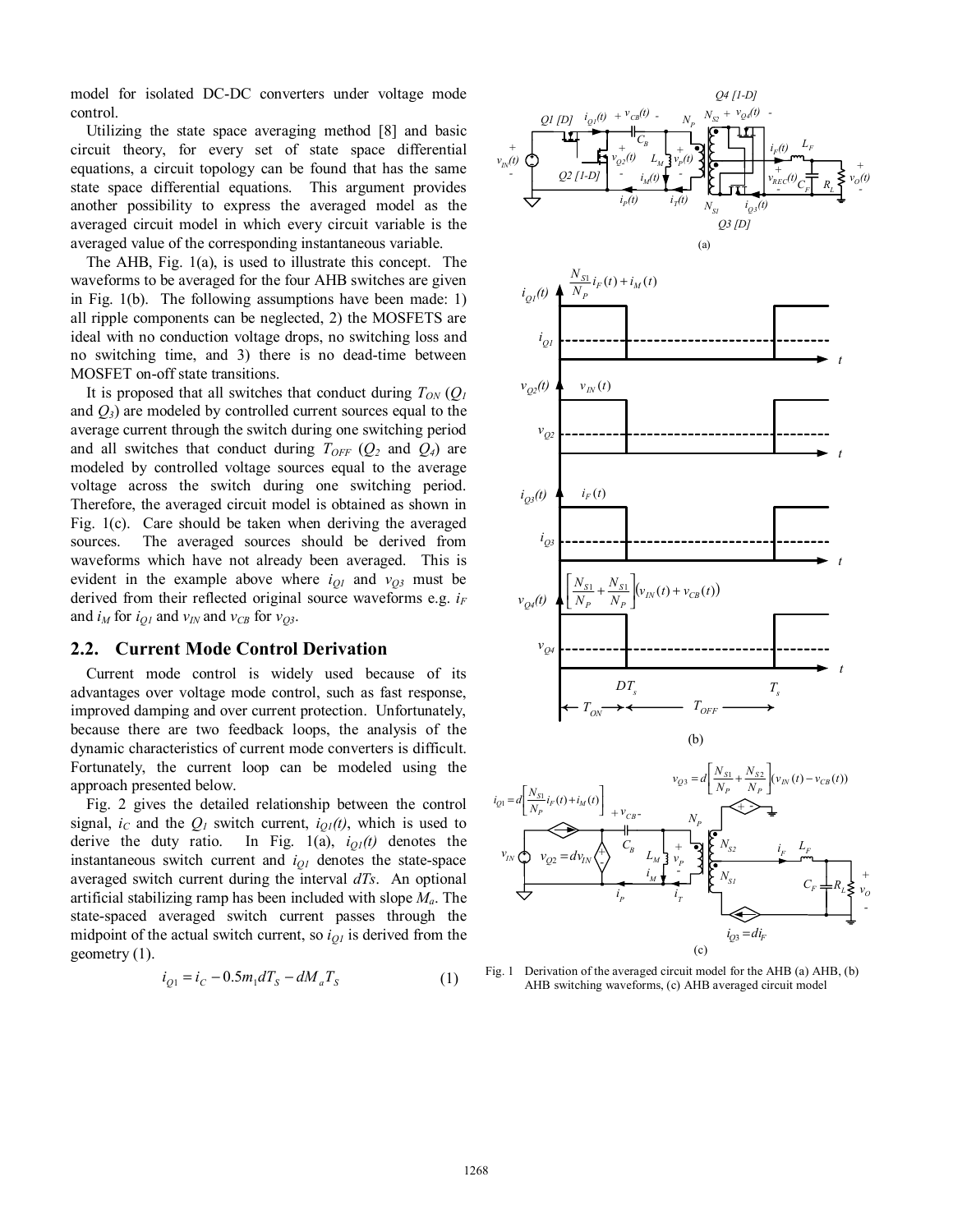

Fig. 2 Detailed waveforms between switch current,  $i_{QI}$  and control signal,  $i_C$ for current mode control

For the AHB, since the primary current,  $i_P$  is equal to  $i_{QI}$ during  $T_{ON}$ , we can replace  $i_{OI}$  in (1) with  $i_P$ . In current mode control, the duty ratio, *d* is not the direct control variable, but it can be expressed by (2), which holds true for all switching converters. For the AHB converter, it is expressed as (3) where  $m_l$  is the primary current slope and no artificial stabilizing ramp has been included  $(M_a=0)$ . For the AHB,  $m_l$ can be expressed as (4). The large signal current mode control model for the AHB is then obtained by substituting equations (3) and (4) for *d* into the model of Fig. 1(c). It should be noted that the averaged sources are not independent, but are controlled by other circuit variables, such as  $i_C$ ,  $i_F$ ,  $v_{IN}$  and so forth. Furthermore, since all the circuit variables are the statespaced averaged value and because no small signal assumption is imposed during the derivation, the model is a large signal model for the current mode controlled AHB.

$$
d = \frac{i_c - i_{Q1}}{0.5m_1T_s + M_aT_s}
$$
 (2)

$$
d = \frac{i_C - \left(\frac{N_{S1}}{N_P}i_F + i_M\right)}{0.5m_1T_s}
$$
 (3)

$$
m_1 = \frac{(v_{IN} - v_{CB})}{L_M} + \frac{N_{S1}}{N_P} \frac{\left[\frac{N_{S1}}{N_P}(v_{IN} - v_{CB}) - v_o\right]}{L_F}
$$
(4)

## **2.3. The Small Signal Model**

The small-signal model can be derived by perturbing and linearizing the averaged circuit dependent sources. However, a significant advantage of the proposed model is that the small signal characteristics (bode diagrams) can easily be obtained using the large signal model and the AC analysis tools with SPICE, so deriving the transfer functions has diminished value, because the simulation software can quickly produce the bode diagrams.

# **3. Other Isolated DC-to-DC Converter Topologies**

The averaged circuit model can be derived for all isolated DC-DC converter topologies. The averaged circuit model for the active clamp forward (ACF) is shown below in Fig. 3. It should be noted that the ACF model closely resembles the topology. In addition, the dependent sources in the model are simple to derive from the converter switch waveforms.



Fig. 3 Active Clamp Forward Converter, (a) Topology, (b) ACF averaged circuit model

## **4. Experimental Results**

A prototype of the AHB has been built on a printed circuit board to verify the model. The input voltage was 48V. The output voltage was 5V. The full load current was 6A and the switching frequency was 400kHz. The voltage loop was closed using compensation to maximize the bandwidth while maintaining a phase margin of at least 45 degrees and a gain margin of at least 10dB. The model was simulated using SPICE with additional damping resistances added to represent the real circuit parasitics.

The small signal loop response of the model is given in Fig. 4. The experimental verification is given in Fig. 5. The large signal model was verified for a step change in load current from 5A to 6A. The model output voltage transient is shown in Fig. 6 and the experimental verification is shown in Fig. 7. In both the small and large signal cases, the model results match the experimental results very closely.